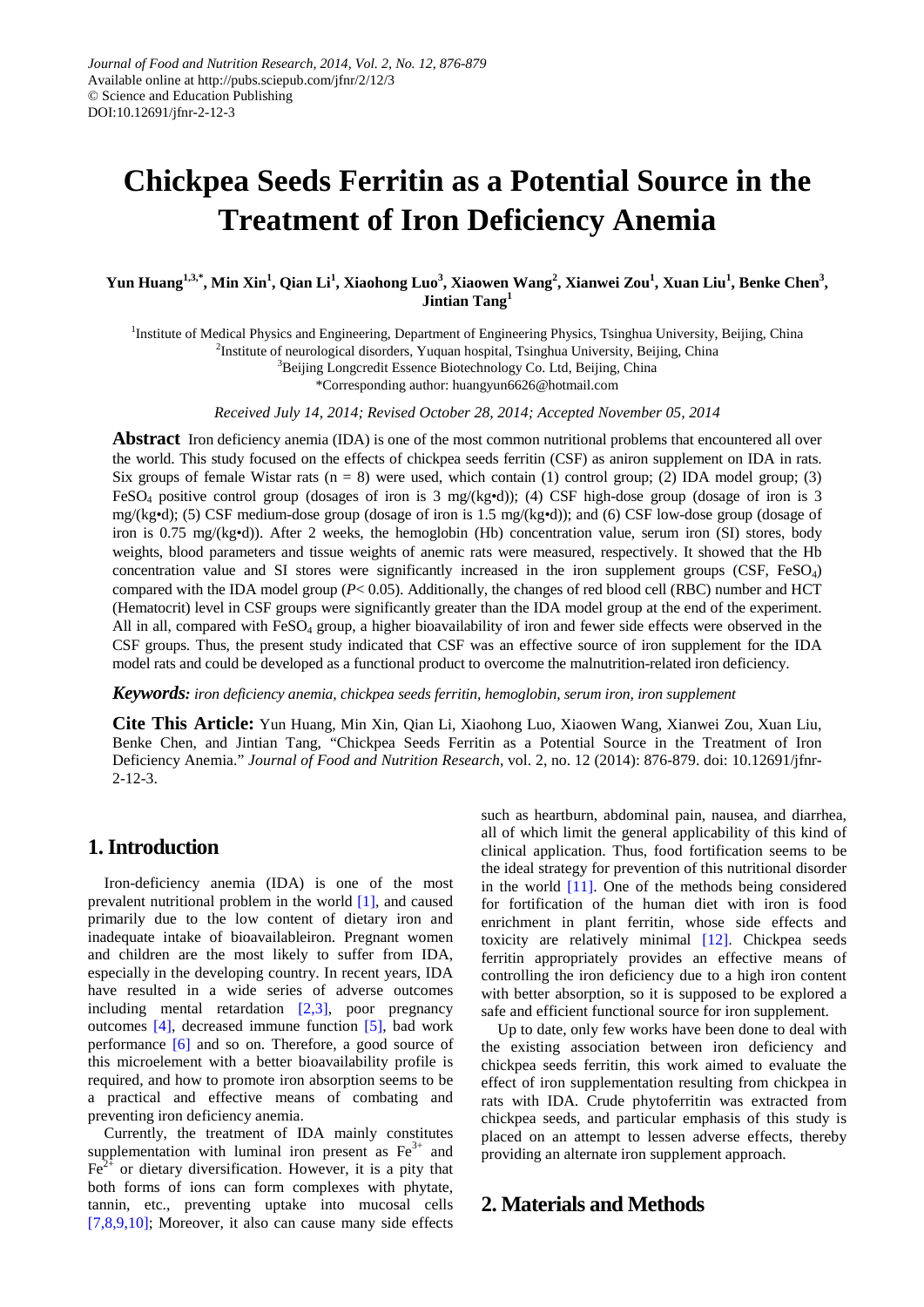### **2.1. Reagents and Materials Used**

Sodium hydrosulfite (West Long Chemical Co., Ltd, China); 1,10-Phenanthroline monohydrate (Tianjin Fucheng Chemical Reagent factory, China); Van Kampen Zijlstra (Rongbo Biological Technology Co., Ltd, China); Fe $SO_4$  (Sigma Company, American); EDTA-Na<sub>2</sub> (Beijing Hundred LingKe Biological Technology Co., Ltd, China); Iron deficiency fodder (purchased from Keaoxieli fodder Co., Ltd, China)containing 5 mg iron  $kg<sup>-1</sup>$  diet. All other reagents used were of analytical grade or purer.

## **2.2. Preparation of the Chickpea Seeds Ferritin (CSF)**

Dried chickpea seeds were obtained from the local market, and ferritin isolates were prepared and purified as following described method [\[13\]:](#page-3-8) chickpea seeds soaked in deionized water at 4°C chromatography cabinet for about 15 h. After filtration, the test samples were immersed with  $KH_2PO_4$ -NaOH buffer (pH=8.0) at the ratio of 1:4 (g/ mL) for 2 hours, crude ferritin isolation via the salting out method with 70 mmol/L  $MgCl<sub>2</sub>$  was then obtained by using water washing twice after high-speed centrifugation. Resulting samples were finally lyophilized, powdered, and frozen at −80°C until used.

### **2.3. Experimental Animals**

The experiment performed for analysis of the availability of ferritin was conducted on groups of rats either with induced iron-deficiency anemia or non irondeficient. In the present study, forty-eight healthy female Wistarrats with a balanced initial body weight of  $80±5$  g were provided by animals laboratory of Tsinghua University. The rats were measured at appropriate conditions (a temperature of  $25 \pm 1$ °C, relative air humidity at the level of 55±5%, and optimum daily lighting cycle, i.e. 12 h of light/12 h of darkness), and distilled deionized water was given continuously. All experimental procedures involving animals received the approval from the Animal Care and Use Committee of Tsinghua University.

After adaptation for 3 days, the rats were randomly divided into the control group and the IDA model groups. Eight rats were selected randomly and given normal diets as the control group. The remaining was given low iron diets for 4 weeks to generate an IDA animal model. The whole experimental process was strictly controlled to avoid iron stain. Hb levels were tested weekly, and IDA was defined as Hb values lower than 90 g/L.

Forty IDA rats were randomly assigned into 5 groups of eight animals, each with equal mean Hb values: the IDA model group; the positive group (FeSO<sub>4</sub>, dosage of ironis 3 mg/(kg·d)); the high-dose group(CSF, dosage of ironis 3 mg/(kg·d)); the medium-dose group(CSF, dosage of ironis 1.5 mg/( $kg \cdot d$ )); the low-dose group(CSF, dosage of ironis  $0.75 \text{ mg/(kg \cdot d)}$ . Rats in the positive group were administered  $FeSO<sub>4</sub>$  solution, rats in the CSF groups were administered the CSF suspension, while rats in the control and model group were administered distilled deionized water. All supplements were freshly prepared every day and intragastric administration was performed once at 10:00 AM each day for 2 weeks.

#### **2.4. Tissue and Blood Collection**

After overnight food deprivation, rats were first anesthetized with barbital sodium and blood samples were collected from the abdominal aorta into anticoagulant blood vessels for immediate Hb analysis and into centrifuge tubes for separation of the serum for future analyses. The rats were killed by decapitation, and the organs such as heart, liver, spleen and kidneys were removed, weighed and rapidly frozen in liquid nitrogen at-80°C for upcoming applications. The serum was separated by centrifugation at 3000 g for 5 min and stored at-20°C for the following research.

#### **2.5. Statistical Analysis**

Statistical analyses were performed by SPSS 17.0 software for Windows (SPSS Inc., Chicago, IL, USA). The differences between the groups among treatments in each group were determined by one-way analysis of variances ANOVA. Comparisons of the means with *P*<0.05 were considered significantly different. Duncan's multiple-range tests were performed, and data were presented as means with their standard deviations.

## **3. Results**

## **3.1. Hb concentration, RBC Numbers and HCT Levels of Rats**

<span id="page-1-0"></span>

| Table 1: The HD concentration, RDC humber and HCT level of facts in each group( $\lambda_1$ 23, n=0) |                                                          |                     |                     |                     |                        |                     |  |  |
|------------------------------------------------------------------------------------------------------|----------------------------------------------------------|---------------------|---------------------|---------------------|------------------------|---------------------|--|--|
| Groups                                                                                               | concentration of Hb $(g/L)$                              |                     | $RBC(10^{12}/L)$    |                     | $HCT(\%)$              |                     |  |  |
|                                                                                                      | after depletion                                          | after repletion     | after depletion     | after repletion     | after depletion        | after repletion     |  |  |
|                                                                                                      | $(4 \text{ weeks})$                                      | $(2 \text{ weeks})$ | $(4 \text{ weeks})$ | $(2 \text{ weeks})$ | $(4 \text{ weeks})$    | $(2 \text{ weeks})$ |  |  |
| Control                                                                                              | $113.3+9.9$                                              | $116.1 + 7.4$       | $7.9 + 0.7$         | $6.8 \pm 0.8$       | $43.9 \pm 4.1$         | $38.5 \pm 2.9$      |  |  |
| Model                                                                                                | $87.1 \pm 7.8^*$                                         | $90.1 \pm 8.9*$     | $6.5 \pm 0.4$       | $6.9 \pm 0.2$       | $38.6 \pm 1.6$         | $38.4 \pm 0.4$      |  |  |
| FeSO <sub>4</sub>                                                                                    | $89.7 \pm 6.4*$                                          | $113.3 \pm 8.6$     | $6.8 \pm 0.7^*$     | $6.8 \pm 0.3$       | $39.3 \pm 2.6$         | $39.9 \pm 1.7$      |  |  |
| Low-dose CSF                                                                                         | $86.4 \pm 8.1*$                                          | $115.8 \pm 6.4$     | $6.8 \pm 0.9$       | $6.6 \pm 0.2$       | $40.9 \pm 1.8$         | $37.7 \pm 1.8$      |  |  |
| Medium-dose CSF                                                                                      | $87.5 + 5.8*$                                            | $114.8 \pm 5.3$     | $6.5 \pm 0.3^*$     | $6.9 \pm 0.6$       | $39.8 \pm 2.7$         | $38.8 \pm 2.3$      |  |  |
| High-dose CSF                                                                                        | $87.1 \pm 7.9*$                                          | $112.1 \pm 3.3$     | $6.7 \pm 0.8$       | $7.3 \pm 0.6^*$     | $38.5 \pm 2.1^{\circ}$ | $41.6 \pm 1.9$      |  |  |
|                                                                                                      | $\frac{1}{2}$ compared with control over $D \times 0.05$ |                     |                     |                     |                        |                     |  |  |

**Table 1. The Hb concentration, RBC number and HCT level of rats in each group(** $\overline{X}$  **+s, n-8)** 

compared with control group,  $P < 0.05$ 

The Hbconcentration, RBC numbers and HCT level in the experiment groups and the control group were not significantly different at the beginning of the experiment  $(P > 0.05)$  [\(Table 1\)](#page-1-0). However, the Hb, RBC and HCT levels in the iron-deficient diet groups were markedly lower than the control group after 4 weeks depletion (*P*< 0.05), suggesting that the proposed scheme was of great success. When the IDA rats were fed with iron supplements  $(FeSO<sub>4</sub>$  and CSF) for 2 weeks, the Hbconcentrations were gradually recovered to the same level as the control group, and much higher than those of the model. These results suggested that CSF has the same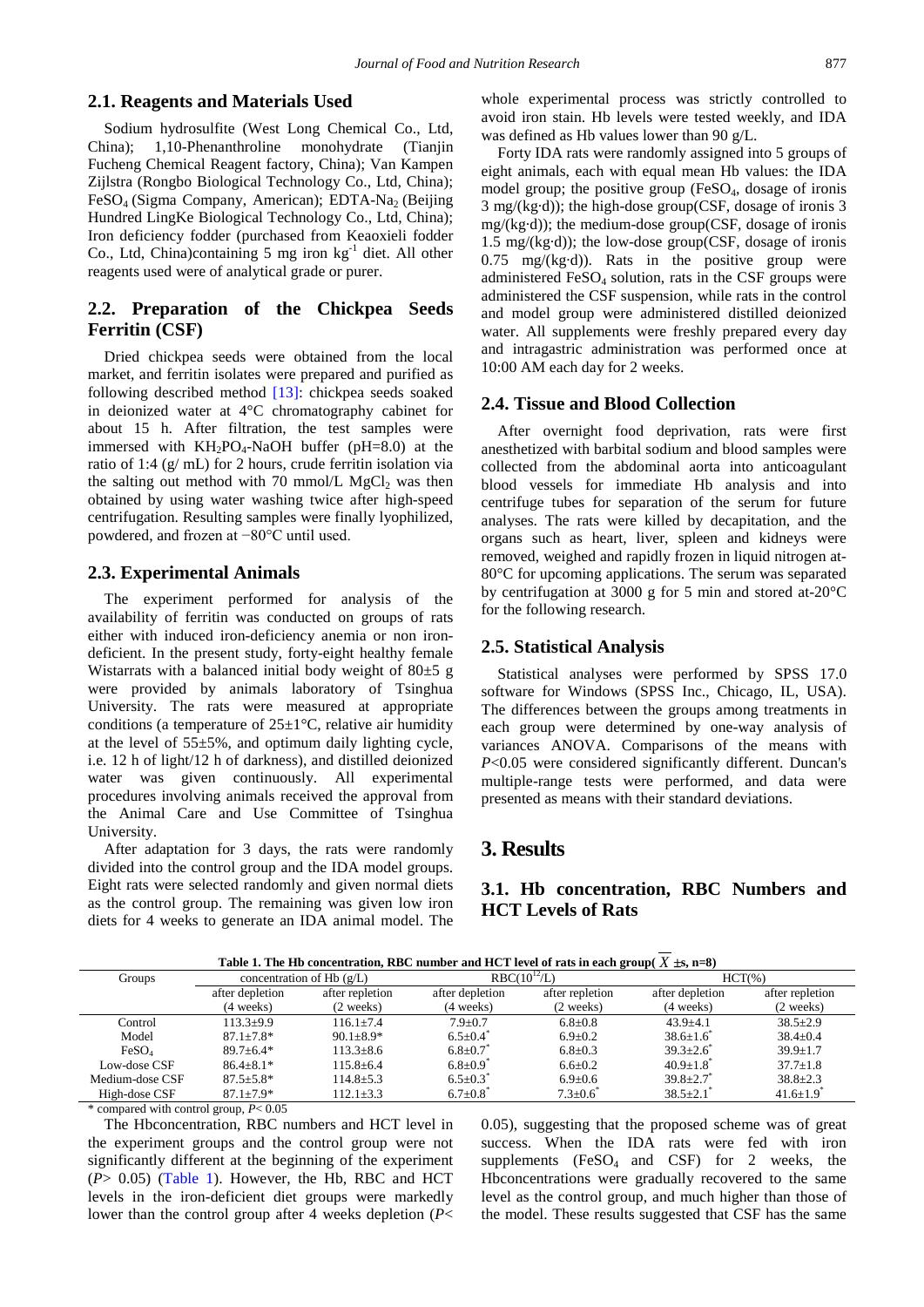therapy effects in supplementing iron as the  $FeSO<sub>4</sub>$ . In addition, RBC and HCT parameters displayed that the CSF high-dose group can even approached the higher level than the control group at the 6th weeks, while the  $FeSO<sub>4</sub>$  group showed the nearly the same as the model.

#### **3.2. Serum Iron of Rats**

The recovery from IDA was also determined by measuring the concentration of serum iron [\(Table 2\)](#page-2-0). The results showed that at the 4th week, the concentration of test groups have significantly differences from that of the control group  $(P<0.05,$  [Table 3\)](#page-2-1). At the end of the experiment, the iron concentrations of the serum in the different dosages of CSF groups and the  $FeSO<sub>4</sub>$  group were almost 1.3 fold higher than those of model group  $(2.3\pm1.9 \text{ mg/L})$ , which was found to be statistically significant (*P*< 0.05), and slightly above the control group.

This result indicated that the samples were effective in the iron recovery.

|           |  | Table 2. The serum iron concentration of rats in each group ( $X \pm s$ , |  |  |  |
|-----------|--|---------------------------------------------------------------------------|--|--|--|
| $\sim$ 0) |  |                                                                           |  |  |  |

<span id="page-2-0"></span>

| $n=8$             |                            |                                                   |  |  |  |
|-------------------|----------------------------|---------------------------------------------------|--|--|--|
|                   | Serum iron( $mg/L$ )       |                                                   |  |  |  |
| Groups            | after depletion            | afterrepletion                                    |  |  |  |
|                   | (4 weeks)                  | (2 weeks)                                         |  |  |  |
| Control           | $3.8 \pm 0.7$              | $4.3 \pm 0.9$ <sup><math>\triangle</math></sup>   |  |  |  |
| Model             | $3.1 \pm 0.8^*$            | $2.3 \pm 1.9$ <sup>*</sup>                        |  |  |  |
| FeSO <sub>4</sub> | $3.3 + 1.7$ <sup>*</sup>   | $5.4 \pm 1.6^{\ast \Delta}$                       |  |  |  |
| Low-dose CSF      | $3.2 \pm 0.6^*$            | $5.3 \pm 1.3^{\ast \Delta}$                       |  |  |  |
| Medium-dose CSF   | $3.3 + 1.4$ <sup>*</sup>   | $5.5 \pm 1.1^*$ <sup><math>\triangle</math></sup> |  |  |  |
| High-dose CSF     | $3.2 \pm 1.1$ <sup>*</sup> | $5.3 \pm 1.6^{*4}$                                |  |  |  |

<sup>∗</sup> Compared with control group, *P*<0.05; <sup>∆</sup> Compared with model group, *P*<0.05

## **3.3. Tissue Weight of Rats**

**Table** 3. The organ indices of rats ineach group( $\overline{X}$   $\pm$ s, n=8)

<span id="page-2-1"></span>

|                   | $\sim$           | $\sim$                     |                   |                            |
|-------------------|------------------|----------------------------|-------------------|----------------------------|
| Groups            | Heart (g per kg) | Liver (g per kg)           | Spleen (g per kg) | Kidney (g per kg)          |
| Control           | $3.2 \pm 0.3$    | $3.9 \pm 0.4$              | $2.7 \pm 0.4$     | $7.8 \pm 0.4$              |
| Model             | $3.8 \pm 0.4$    | $3.3 \pm 0.3$              | $2.4 \pm 0.3$     | $7.5 \pm 0.5$              |
| FeSO <sub>4</sub> | $3.7 \pm 0.2$    | $3.6 \pm 0.3^*$            | $2.5 \pm 0.4$     | $7.8 \pm 0.3^*$            |
| Low-dose CSF      | $3.8 \pm 0.3$    | $3.6 \pm 0.4$ <sup>*</sup> | $2.3 \pm 0.2$     | $7.5 \pm 0.9$              |
| Medium-dose CSF   | $3.9 \pm 0.3$    | $3.5 \pm 0.3$              | $2.4 \pm 0.3$     | $7.7 \pm 0.9$ <sup>*</sup> |
| High-dose CSF     | $3.9 \pm 0.6$    | $3.8 \pm 0.2^*$            | $2.4 \pm 0.2$     | $7.7 \pm 0.6^*$            |
| .<br>- - - -      |                  |                            |                   |                            |

 $*$  compared with model group,  $P < 0.05$ 

[Table 3](#page-2-1) shows the relative tissue (heart, liver, spleen and kidney) weights in each group. The relative weights of the liver in the different dose groups have markedly improved compared with the model group. A similar result was observed in rats kidney treated with medium and high-dose CSF. However, no statistical differences were observed in their heart and spleen indices. These results further demonstrated that liver and kidney are the main storage site for iron, and both  $FeSO<sub>4</sub>$  and CSF were effective iron supplements for IDA rats.

The body weight changes of the rats are shown in [Table](#page-2-2)  [4.](#page-2-2) Initially, the mean body weight of the rats in the experiment groups and the control group did not differ (*P*> 0.05). After 4 weeks of low iron dietary treatment, the mean body weight in the model group was significantly lower than the control group (*P*< 0.05). When 5th and 6th weeks repletion, the mean body weight of the CSF and FeSO<sub>4</sub> groups still lower than the control group ( $P < 0.05$ ). The result also suggested that the medication in each treatment groups had weak effects on the growth of rats during only 2 weeks of repletion.

#### **3.4. Body Weight Gain of Rats**

<span id="page-2-2"></span>

|                                     | Body weight(g) |             |                          |                          |                   |              |                        |  |  |
|-------------------------------------|----------------|-------------|--------------------------|--------------------------|-------------------|--------------|------------------------|--|--|
| groups                              | 0 week         | week        | 2 weeks                  | 3 weeks                  | 4 weeks           | 5 weeks      | 6 weeks                |  |  |
| control                             | $80+5$         | $117\pm 5$  | $154 + 6$                | $178 + 8$                | $202+10$          | $220 + 9$    | $242+9$                |  |  |
| model                               | $79 + 6$       | $99 + 4$    | $127 + 7$                | $141 \pm 8$ <sup>*</sup> | $162 + 7$         | 172+10°      | $191 + 9$ <sup>*</sup> |  |  |
| FeSO <sub>4</sub>                   | $79 + 5$       | $99+5$      | 129+8°                   | $145 + 8$                | $161 + 7$         | $177+7$      | 192±11'                |  |  |
| Low-dose CSF                        | $79 + 4$       | $99 \pm 6$  | $126 \pm 8$ <sup>*</sup> | $140{\pm}10^*$           | $158 \pm 12^{*}$  | $173 \pm 11$ | $191 \pm 12^{*}$       |  |  |
| medium-dose CSF                     | $81 \pm 6$     | $101 \pm 6$ | $128 \pm 8$              | $143 + 9$                | $159 \pm 10^{-7}$ | $173 + 11$   | $191 \pm 10^{3}$       |  |  |
| high-dose CSF                       | $80 + 4$       | $100+5$     | $125\pm8^\circ$          | $139 + 9$                | $157 \pm 9$       | $170 + 9$    | 190±13°                |  |  |
| and the contract of the contract of |                |             |                          |                          |                   |              |                        |  |  |

**Table 4. The body weight changes of rats in each group(** $X \pm s$ **, n=8)** 

∗ Compared with control group, *P* < 0.05

## **4. Discussion**

Chickpea ranks third (FAO 2008) among food legumes for world production, one of important characteristics providing nutrition for human health as iron-containing complementary foods. The major objective of this study was to evaluate the effects of on IDA rats. Meanwhile, its effects of iron supplements on Wistarrat were also studied for the first time. It was worth noting that CSF can be used as an effective iron supplement as we expected.

Iron is necessary for hemoglobin synthesis, it is logical to assume that any iron inadequacy would be reflected in a slower hemoglobin synthetic rate [\[14\].](#page-3-9) Concentration of Hb, is a key indicator to decide whether anemia has existed and measure iron Status [\[15\].](#page-3-10) In the present study, the Hbcontraction was investigated before and after the model built successfully. Fortunately, significant changes were detected in IDA rats when fed iron supplement, the levels of Hb in the CSF and  $FeSO<sub>4</sub>$  groups were returned to the same level as those of the control group, meaning that CSF can be a potential iron supplements. A marked increase in hemoglobin observed in the rats fed the iron supplement diet can be explained by repletion of hemoglobin iron. Moreover, the parameters associated with blood counts, i.e. RBC and HCT were measured and showed that high-dose CSF group can achieve the higher levels than the control, which might also be explained by the increase in the content of iron in the diet with the CSF isolate.